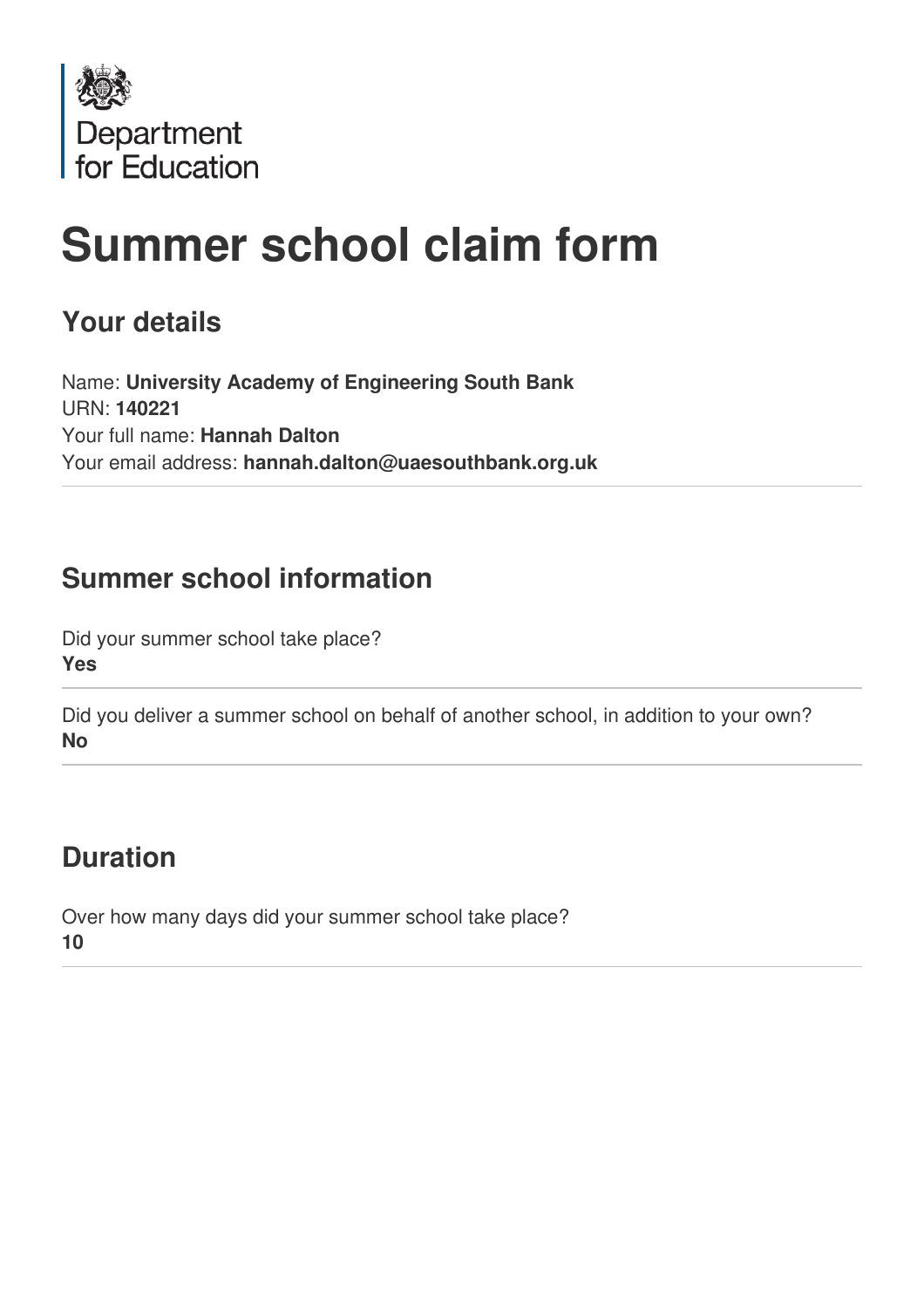|               | <b>Date</b> |  |
|---------------|-------------|--|
| Day 1         | 26/07/2021  |  |
| Day 2         | 27/07/2021  |  |
| Day 3         | 28/07/2021  |  |
| Day 4         | 29/07/2021  |  |
| Day 5         | 30/07/2021  |  |
| Day 6         | 02/08/2021  |  |
| Day 7         | 03/08/2021  |  |
| Day 8         | 04/08/2021  |  |
| Day 9         | 05/08/2021  |  |
| <b>Day 10</b> | 06/08/2021  |  |
|               |             |  |

# **Places offered**

How many pupils in each incoming year group (for the academic year 2021 to 2022) did you invite to attend your summer school?

| Incoming year group for<br>the academic year 2021 to<br>2022 | <b>Pupils not eligible for</b><br>pupil premium who were<br>invited | <b>Pupils eligible for pupil</b><br>premium who were<br>invited |
|--------------------------------------------------------------|---------------------------------------------------------------------|-----------------------------------------------------------------|
| Year <sub>4</sub>                                            | 0                                                                   | $\overline{0}$                                                  |
| Year <sub>5</sub>                                            | $\overline{0}$                                                      | $\overline{0}$                                                  |
| Year <sub>6</sub>                                            | $\overline{0}$                                                      | $\overline{0}$                                                  |
| Year <sub>7</sub>                                            | 60                                                                  | 40                                                              |
| Year <sub>8</sub>                                            | 0                                                                   | $\overline{0}$                                                  |
| Year 9                                                       | $\overline{0}$                                                      | $\overline{0}$                                                  |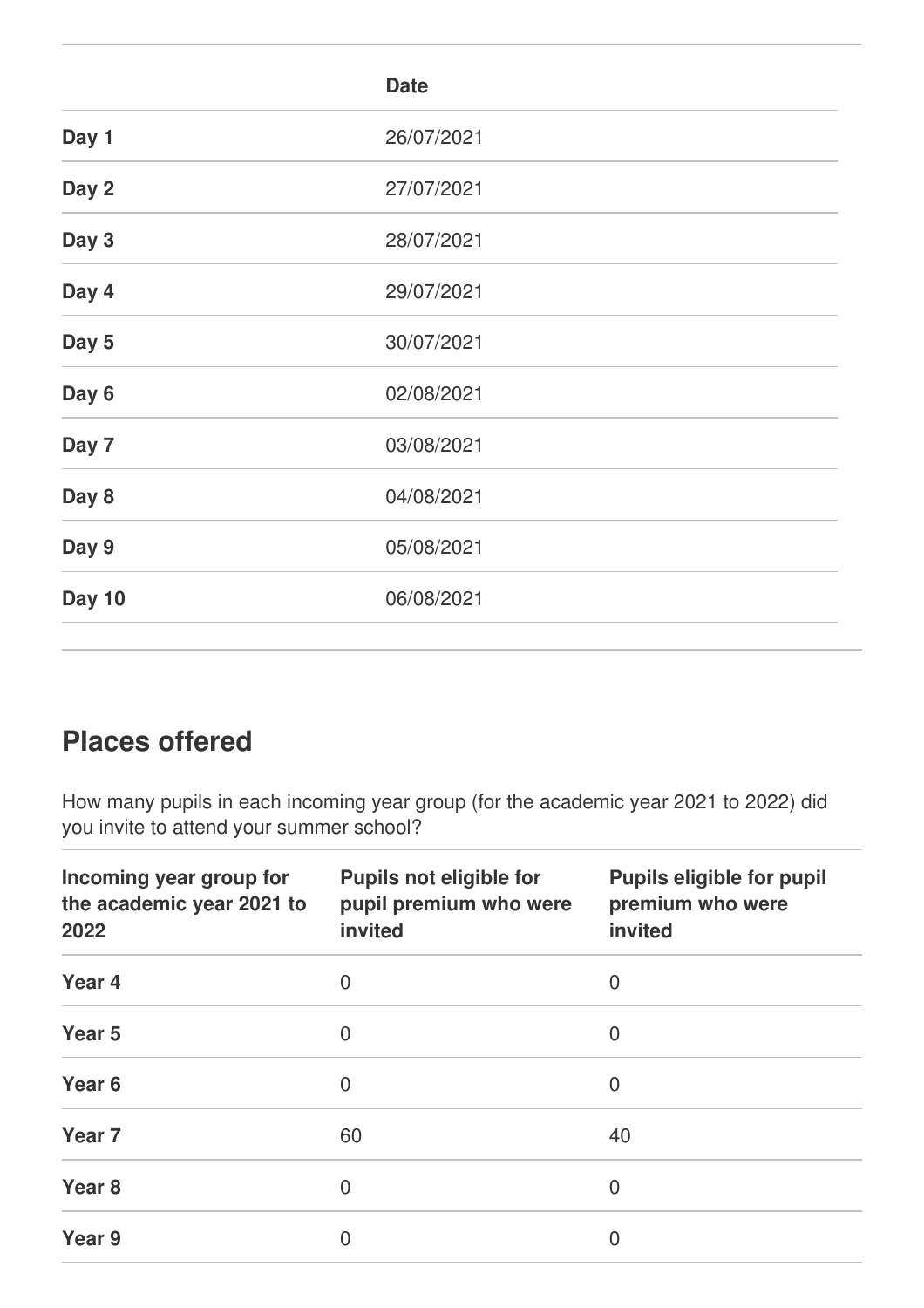| <b>Total:</b> | 106            |                |  |
|---------------|----------------|----------------|--|
| Sub total:    | 62             | 44             |  |
| <b>Other</b>  | $\mathbf 0$    | $\mathbf 0$    |  |
| Year 13       | $\mathbf 0$    | $\mathbf 0$    |  |
| Year 12       | $\overline{2}$ | $\overline{4}$ |  |
| Year 11       | $\mathbf 0$    | $\mathbf 0$    |  |
| Year 10       | $\mathbf 0$    | $\mathbf 0$    |  |

# **Places delivered**

How many pupils in each incoming year group (for the academic year 2021 to 2022) actually attended your summer school for at least one day?

| Incoming year group for the<br>academic year 2021 to 2022 | <b>Pupils not eligible for</b><br>pupil premium who<br>attended | <b>Pupils eligible for pupil</b><br>premium who attended |
|-----------------------------------------------------------|-----------------------------------------------------------------|----------------------------------------------------------|
| Year 4                                                    | $\overline{0}$                                                  | $\overline{0}$                                           |
| Year 5                                                    | $\overline{0}$                                                  | $\boldsymbol{0}$                                         |
| Year <sub>6</sub>                                         | $\overline{0}$                                                  | $\mathbf 0$                                              |
| Year <sub>7</sub>                                         | 31                                                              | 30                                                       |
| Year <sub>8</sub>                                         | $\mathbf 0$                                                     | $\overline{0}$                                           |
| Year 9                                                    | $\overline{0}$                                                  | $\overline{0}$                                           |
| Year 10                                                   | $\overline{0}$                                                  | $\boldsymbol{0}$                                         |
| Year 11                                                   | $\overline{0}$                                                  | $\overline{0}$                                           |
| Year 12                                                   | $\overline{2}$                                                  | $\overline{4}$                                           |
| Year 13                                                   | $\overline{0}$                                                  | $\mathbf 0$                                              |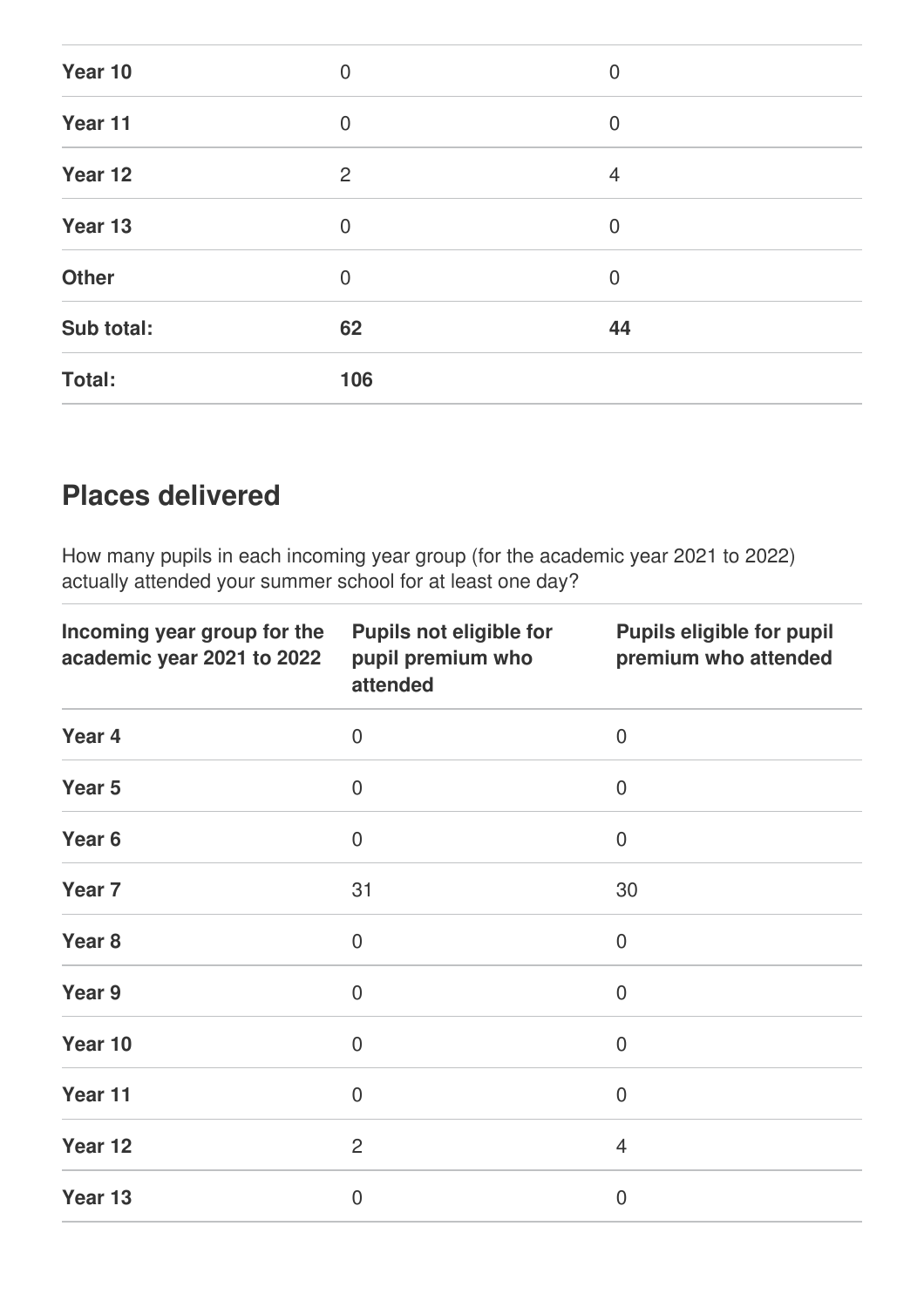| <b>Other</b> |    | O  |
|--------------|----|----|
| Sub total:   | 33 | 34 |
| Total:       | 67 |    |

# **Pupil numbers**

How many pupils attended each day?

|               | <b>Pupils</b> |
|---------------|---------------|
| Day 1         | 34            |
| Day 2         | 33            |
| Day 3         | 35            |
| Day 4         | 31            |
| Day 5         | 35            |
| Day 6         | 27            |
| Day 7         | 28            |
| Day 8         | 26            |
| Day 9         | 26            |
| <b>Day 10</b> | 27            |
| <b>Total</b>  | 302           |

# **Costs incurred**

What was the overall, total cost of your summer school, including any additional funding spent beyond your maximum allocation? **£38080.00**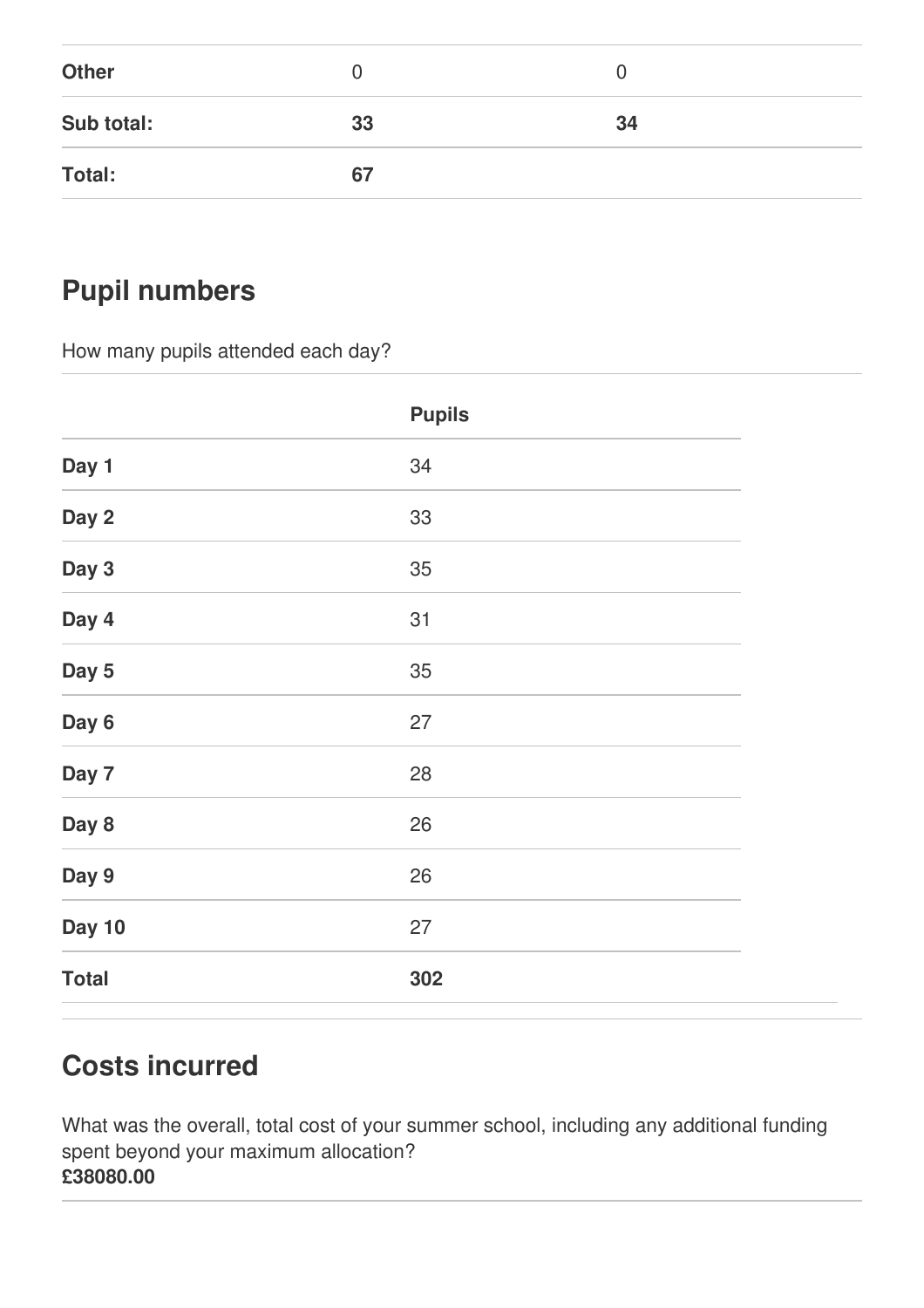Did you receive any funding from parents and carers for any element of your summer school?

**No**

Did you use any further additional sources of funding to supplement your summer school?

**No**

What is the total amount of DfE Summer School Funding that you are claiming for? **£38080.00**

What is the total cost of your summer school that were unrecoverable costs if any? **£28140.00**

What were the unrecoverable costs for?

**Staffing to cover number of expected students. Cost of trips which had to be paid for in advance including coaches and entrance fees.**

#### **Your programme**

What activities did you provide?

**Transitional activities (such as meeting teachers or a tour of the school), Additional subject support (such as English and maths), Sports-based activities, such as team games, Arts-based activities, such as drama and visiting the theatre, Wellbeing-based activities (such as team building or 'getting-to-know-you' exercises), Trips**

How did you staff your summer school?

**Qualified teaching staff from your school,Teaching assistants from your school,Support staff, for example pastoral or SEND support staff,Administrative, site or catering staff,External providers**

Website address **https://www.southbankua.org.uk/**

# **Feedback**

Would your school have delivered a summer school for pupils without funding from the Department's summer schools programme? **Yes**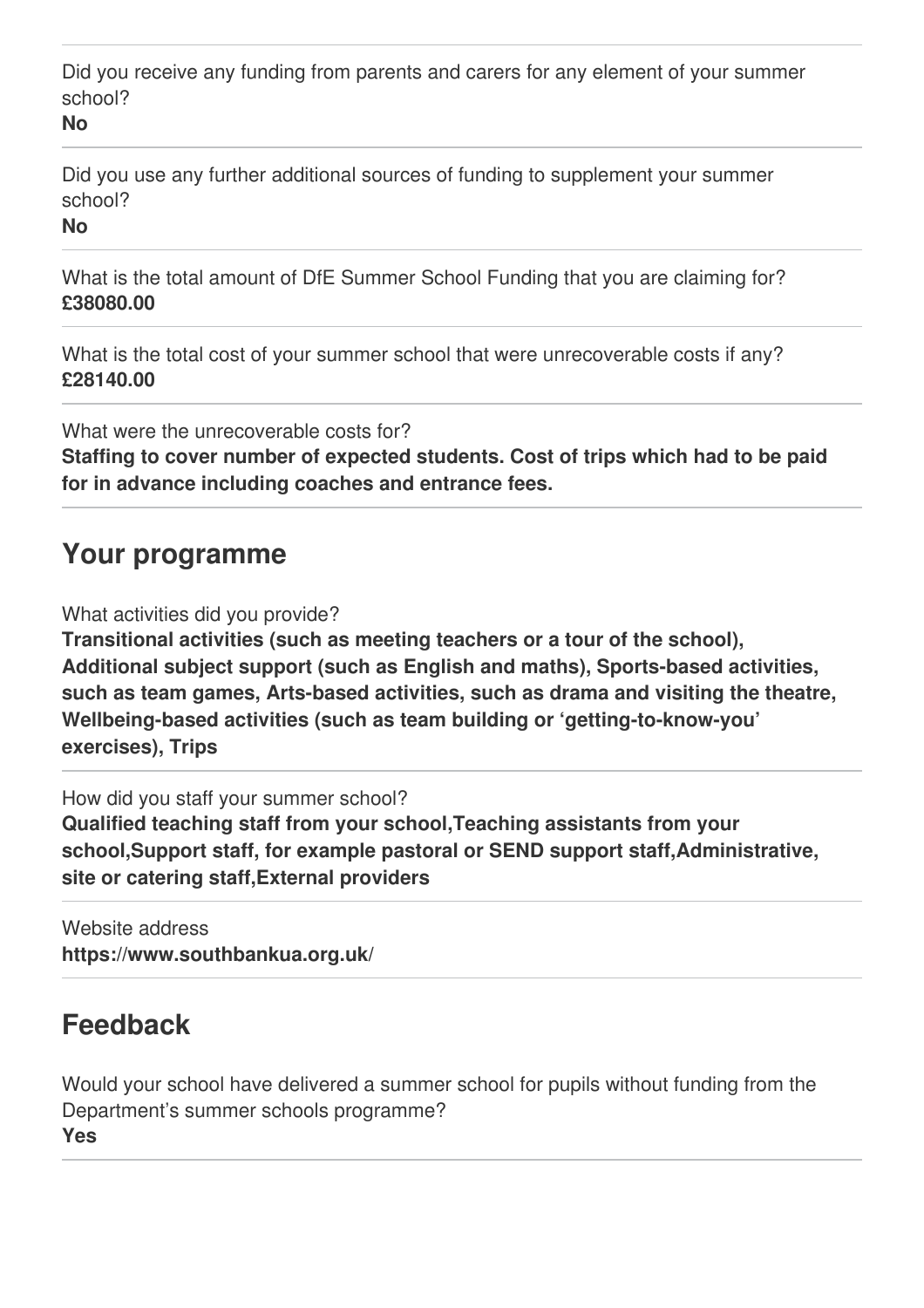Provide further details **We always provide a week long Summer school for students but are unable to fund trips or external providers to support with wellbeing and sports activities as we were able to this year.**

In future, would you deliver a summer school using existing school funding sources, for example pupil premium?

#### **Maybe**

In previous years, did your school have existing transition support in place for pupils joining your school? **Yes**

Briefly outline the transitional support in place for pupils joining your school. **We did a headstart day in school term, plus a week long summer school including tours of the school, some secondary style lessons and getting used to expectations.**

How did you hear about the 2021 summer schools programme? **ESFA bulletin**

# **Declaration**

- I confirm the summer school was delivered in accordance with the guidance and conditions of funding for schools and local authorities.
- I confirm the funding was used for the purpose for which it was provided, according to the conditions of funding.
- I confirm that a blend of academic and enrichment activity was provided.
- I confirm that the following evidence has been retained and will be provided in the event of a compliance spot check or audit:
	- Daily attendance registers and reasons for non-attendance
	- Receipted records of summer school costs including any unrecoverable costs
- I confirm we will publish a statement by the end of October 2021 which provides brief details about our summer school, including the amount of funding received and a breakdown of how it was spent.
- I confirm I have the authority to make this submission on behalf of my school and all the information provided is accurate to the best of my knowledge.